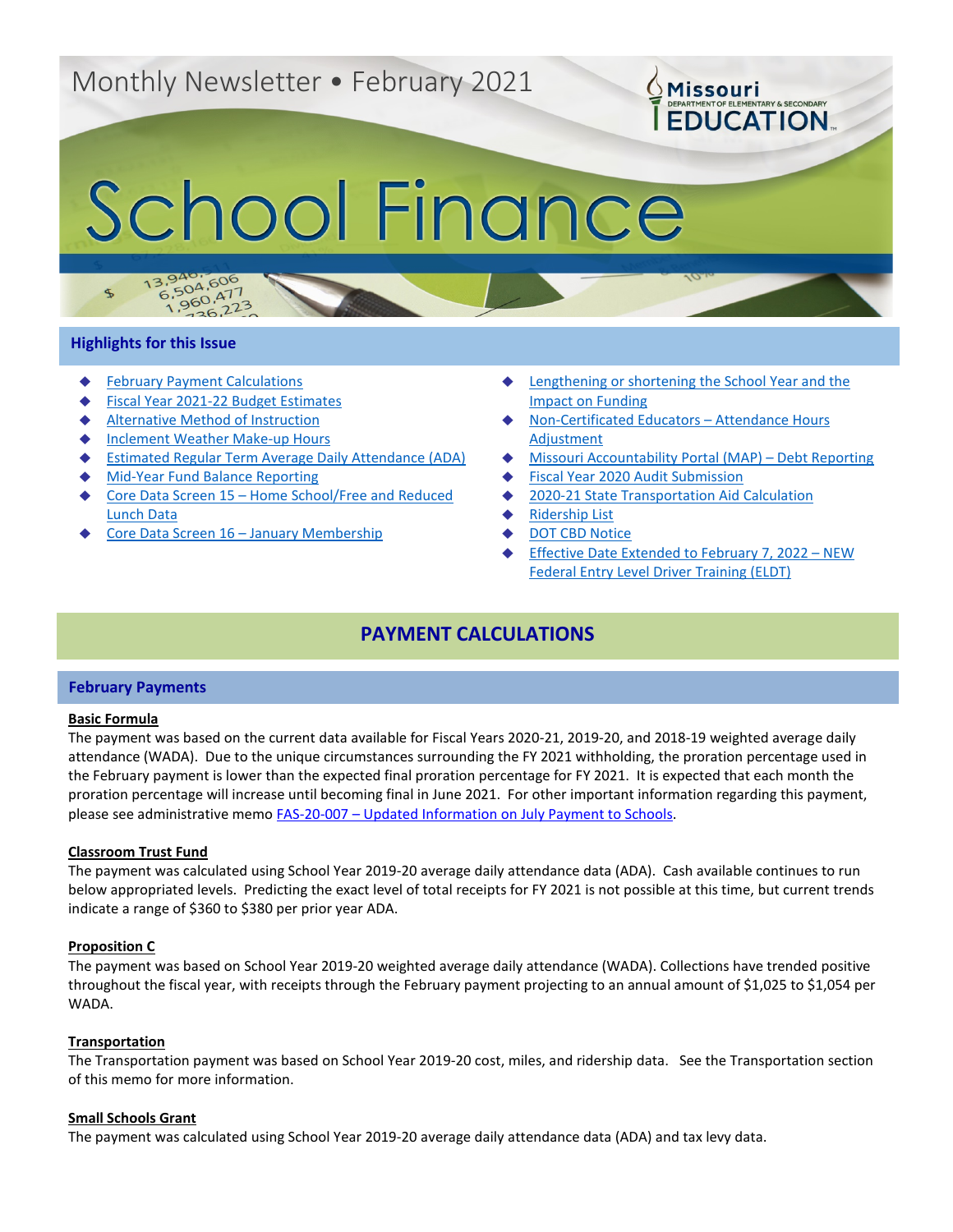# **FISCAL YEAR 2021-22 BUDGET ESTIMATES**

# <span id="page-1-0"></span>**State Adequacy Target (SAT) and Threshold Recalculation**

The SAT and related Thresholds for Fiscal Year 2020-21 and 2021-22 are as follows:

| <b>Item</b>                           | <b>Amount</b> |
|---------------------------------------|---------------|
| State Adequacy Target FY 2020         | \$6,375       |
| Free & Reduced Lunch Threshold        | 29.45%        |
| Special Education (IEP) Threshold     | 12.83%        |
| Limited English Proficiency Threshold | 2.07%         |

|                    | <b>Basic Formula</b><br>3 | <b>Classroom Trust</b><br>Fund <sup>1</sup> | Prop $C^2$    | <b>Small Schools</b><br>Grant \$10M <sup>1</sup> | <b>Small</b><br><b>Schools</b><br>Grant \$5M<br>$\mathbf{a}$ | <b>Transportation</b> |
|--------------------|---------------------------|---------------------------------------------|---------------|--------------------------------------------------|--------------------------------------------------------------|-----------------------|
|                    |                           |                                             |               |                                                  |                                                              |                       |
| <b>SAT/Amount</b>  |                           |                                             |               |                                                  |                                                              |                       |
| Per/% Increase     | \$6,375                   | \$425                                       | \$1,047       | \$270                                            | \$140                                                        | No Change             |
| Governor's         |                           |                                             |               |                                                  |                                                              |                       |
| <b>Budget</b>      | \$3,561,737,794           | \$353,254,932                               | \$958,400,000 | \$10,000,000                                     | \$5,000,000                                                  | \$93,947,713          |
| <b>Denominator</b> |                           | 830,000*                                    | 915,000*      |                                                  |                                                              |                       |
|                    |                           |                                             |               |                                                  |                                                              |                       |

 $^1$ ADA / $^2$  WADA/  $^3$  FWADA /  $^4$  Tax-Rate WADA

\*ADA and WADA amounts are estimated as the impact of COVID-19 and applying 163.021.4, RSMo, to the payment.

Remember that these amounts will only be achieved if revenue is available to fund at the level appropriated.

# **ALTERNATIVE METHOD OF INSTRUCTION**

# <span id="page-1-1"></span>**Alternative Method of Instruction**

There is no authority to pivot to distanced instruction per the districts AMI-X plan as that is only allowed for a COVID related reason, however, per 171.033.5, RSMo., starting in 2020-21 up to **36 hours** of an approved Alternative Method of Instruction (AMI) can be used for any hours of school lost or cancelled due to exceptional or emergency circumstances during a school year which shall include, but not be limited to, inclement weather, a utility outage, or an outbreak of a contagious disease. The alternative method of instruction, provided for in a DESE approved AMI plan, can be used for up to a maximum of **36 hours** during the school year pursuant to 171.033.5. AMI hours are not considered planned weather make up. **AMI hours are considered hours of instruction.**

When an AMI day is implemented, which is only allowed on the day the exceptional or emergency circumstance occurred, the hours are considered instructional hours school was in session. Attendance hours can only be claimed for classes in which students completed the prescribed lessons in the time frame and manner that was approved within the AMI plan. Students who do not complete the lessons in the timeframe and manner approved within the AMI plan must be marked absent.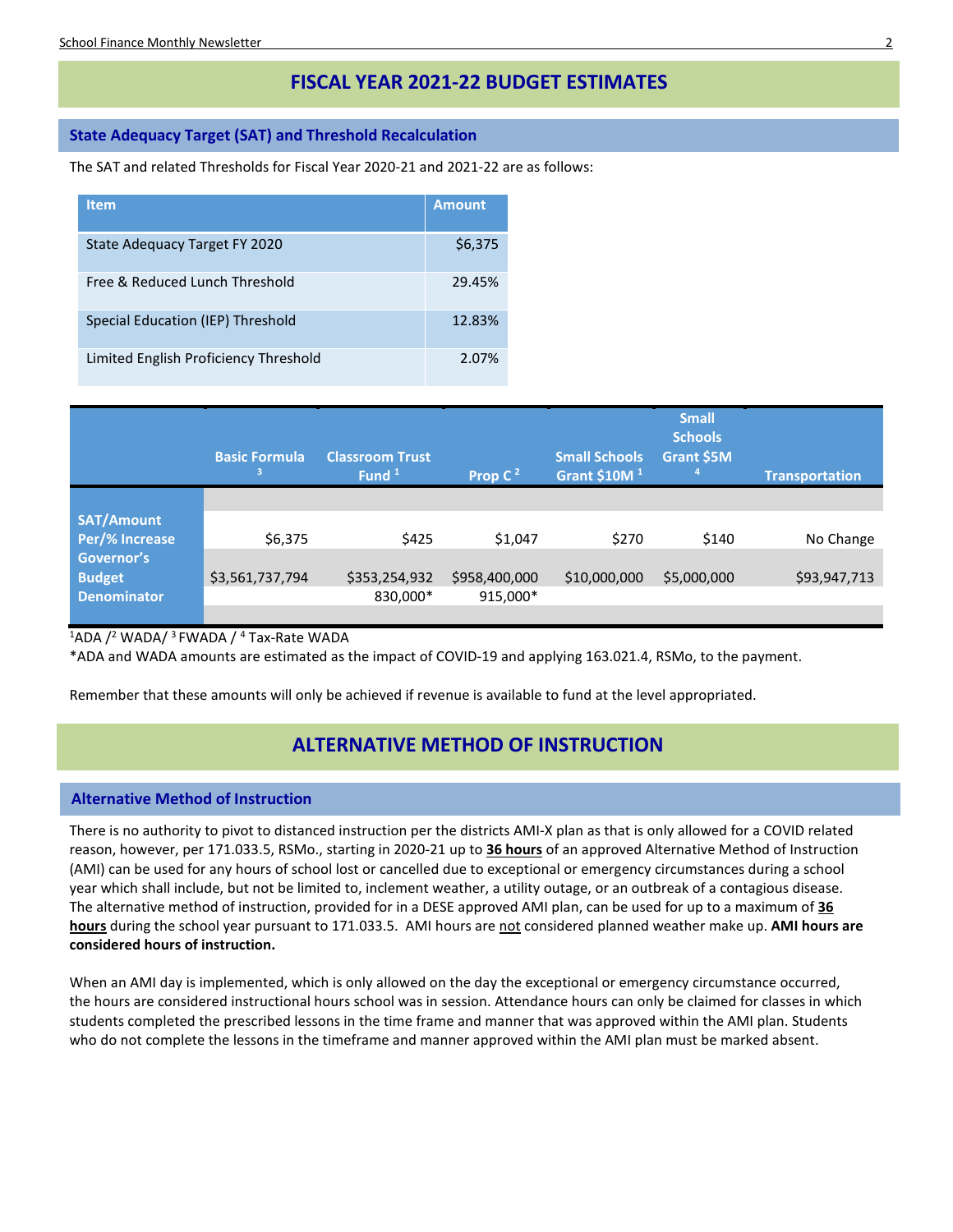# **INCLEMENT WEATHER MAKE-UP HOUR REQUIREMENT**

### <span id="page-2-0"></span>**Inclement Weather Make-up Hours**

To be eligible for state aid, a LEA must attend no less than 1,044 hours unless after a specified number of inclement weather hours have been reached per 171.033.3(2), RSMo, and the LEA qualifies for some hours to be forgiven for weather. Statute states:

"In school year 2019-20 and subsequent years, a school district may be exempt from the requirement to make up school lost or cancelled due to inclement weather in the school district when the school district has made up the thirty-six hours required under subsection 2 of this section and half the number of additional lost or cancelled hours up to fortyeight, resulting in no more than sixty total make-up hours required by this section."

"Inclement weather", for purposes of this section, shall be defined as ice, snow, extreme cold, excessive heat, flooding, or a tornado.

Hours that are missed for reasons other than inclement weather, such as illness, have to be made up and are not included in this provision of law unless provided under an approved alternative method mentioned above (limited to 36 hours).

Hours that are forgiven due to inclement weather will not have an adverse impact on the average daily attendance (ADA) calculation. This will create a situation which will have an effect on both components (both the total attendance hours and the hours in session) of the ADA calculation and, therefore, will not have a negative impact on the ADA.

An Excel spreadsheet tool has been created to assist with determining the number of weather hours required to be made up. This can be found on the School Finance website unde[r Calculation Tools.](https://dese.mo.gov/financial-admin-services/school-finance/calculation-tools)

The above information regarding inclement weather and a short FAQ are available a[t here.](https://dese.mo.gov/financial-admin-services/school-finance/finance-topics-procedures)

# <span id="page-2-1"></span>**Estimated Regular Term Average Daily Attendance (ADA)**

Districts with growing enrollment or weighted populations of students are encouraged to estimate their ADA for payment purposes. Also, if your district will be claiming prekindergarten students for state aid it will be necessary to estimate an ADA including those prekindergarten students in order to get paid on those students in the current year.

To help determine if it would be advantageous for your district to estimate ADA for the Fiscal Year 2020 year, please see the Estimated ADA page located under School Finance in the web application system. Also, a tool has been developed to compare current year information for your district to the district's first or second preceding year WADA. This tool can be found on the School Finance website under Calculation Tools [here.](https://dese.mo.gov/financial-admin-services/school-finance/calculation-tools) There is a sheet in the tool labeled "Instructions" that provides instructions on estimating ADA and logic related to estimated regular term ADA.

If your district determines it is appropriate to estimate an ADA for Fiscal Year 2020-21, please email your district's School Finance contact the following:

- The regular term ADA you wish to estimate separated by PK and K-12.
- The enrollment used as the base on your estimate.
- The attendance percentage used to develop the estimate.
- Any other logic applied to determine the estimate provided.

Once the email is received, the information provided will be reviewed to determine if the estimate appears reasonable. If the estimate appears reasonable, then your district's School Finance contact will enter the estimate on the Estimated ADA Screen. Please monitor your estimated ADA throughout the year to ensure overestimating does not occur. This estimate may be adjusted at any time during the year by sending a revised estimate which includes the detailed information outlined above.

Revisions to the Fiscal Year 2020-21 estimated ADA may be made through **May 15, 2021**. Contact School Finance staff if you have questions about estimating ADA.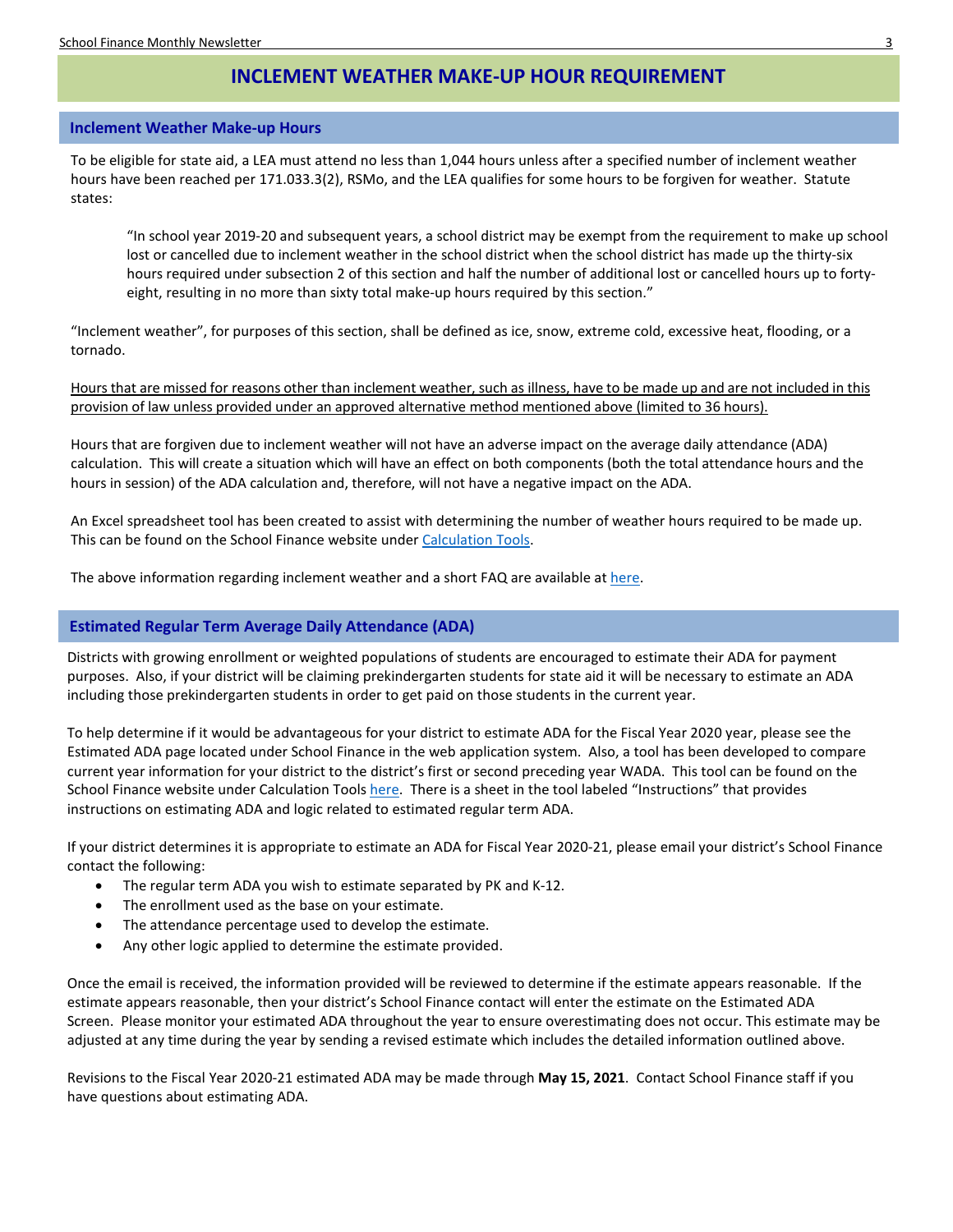# **DATA COLLECTION**

# <span id="page-3-0"></span>**Mid-Year Fund Balance Reporting**

The mid-year fund balance reporting is a part of the February Core Data cycle on Core Data Screen 35. Each district is required to report the following information as of December 31, 2020:

- Incidental and Teachers Funds Unrestricted Ending Fund Balance as of December 31 that can be found in the district's accounting records.
- Tax Anticipation borrowing in the Incidental or Teachers Funds between July 1 and December 31.
- Transfers from the General Fund to the Capital Projects or Debt Service Funds between July 1 and December 31.

If you have any questions regarding this reporting, please contact School Finance at (573) 751-0357.

# <span id="page-3-1"></span>**Core Data Screen 15 – Home School/Free and Reduced Lunch Data**

The February Cycle MOSIS submission will populate the Home School/Free and Reduced Lunch Data, Core Data Screen 15, which is used to collect the number of students eligible for free or reduced price lunch as of the last Wednesday in January (January 27, 2021) in the category described in the Core Data Collection System Manual –State FTE Free or Reduced Lunch Eligible Students. A description follows:

# **State FTE Resident Free or Reduced Lunch Eligible Students**

- 1. Report the full-time equivalency count of resident students enrolled in grades K-12 on January 27, 2021, and in attendance one of the 10 preceding school days whose eligibility for free or reduced lunch is documented (through the application process using federal eligibility guidelines or through the direct certification process). For districts that participate in the Community Eligibility Program (CEP), all of the students enrolled in the district (if CEP has been chosen district wide) or all of the students enrolled in a CEP building (if only certain buildings in the district participate) are considered eligible for free and reduced lunch.
- **2. Participating in the Seamless Summer Option or the Summer Food Service Program does not qualify a student to be documented as qualifying for free lunch. Documentation proving income eligibility must be obtained to mark students as qualifying for free or reduced lunch when the district participates in these programs.**
- 3. Report eligible students on a full-time equivalency (FTE) basis. A student attending one-half day is counted as .5, one-fourth day as .25, etc. Kindergarten students attending less than a full day per the first grade calendar are included in the counts as a ratio of the kindergarten calendar divided by the first grade calendar. Example: If the calendar for "full day" students in a school is 1050 hours and the calendar for kindergarten students is 630, then the FTE for those kindergarten students would be 630/1050 or .60. In no case should a full-time half-day kindergarten student be reported less than .50.
- 4. Eligible students are counted regardless of whether or not they actually eat lunch/breakfast.
- 5. Nonresident students are to be counted by the district which pays the tuition for those students and are reported as "Resident II Students".
- 6. Do not count students for whom the Department does not distribute state aid.

# <span id="page-3-2"></span>**Core Data Screen 16 – January Membership**

The February Cycle MOSIS submission will populate Core Data Screen 16 providing a membership count of resident students who were enrolled on January 27, 2021, and were in attendance one of the previous ten school days. The February Cycle is due to DESE by February 15, 2021.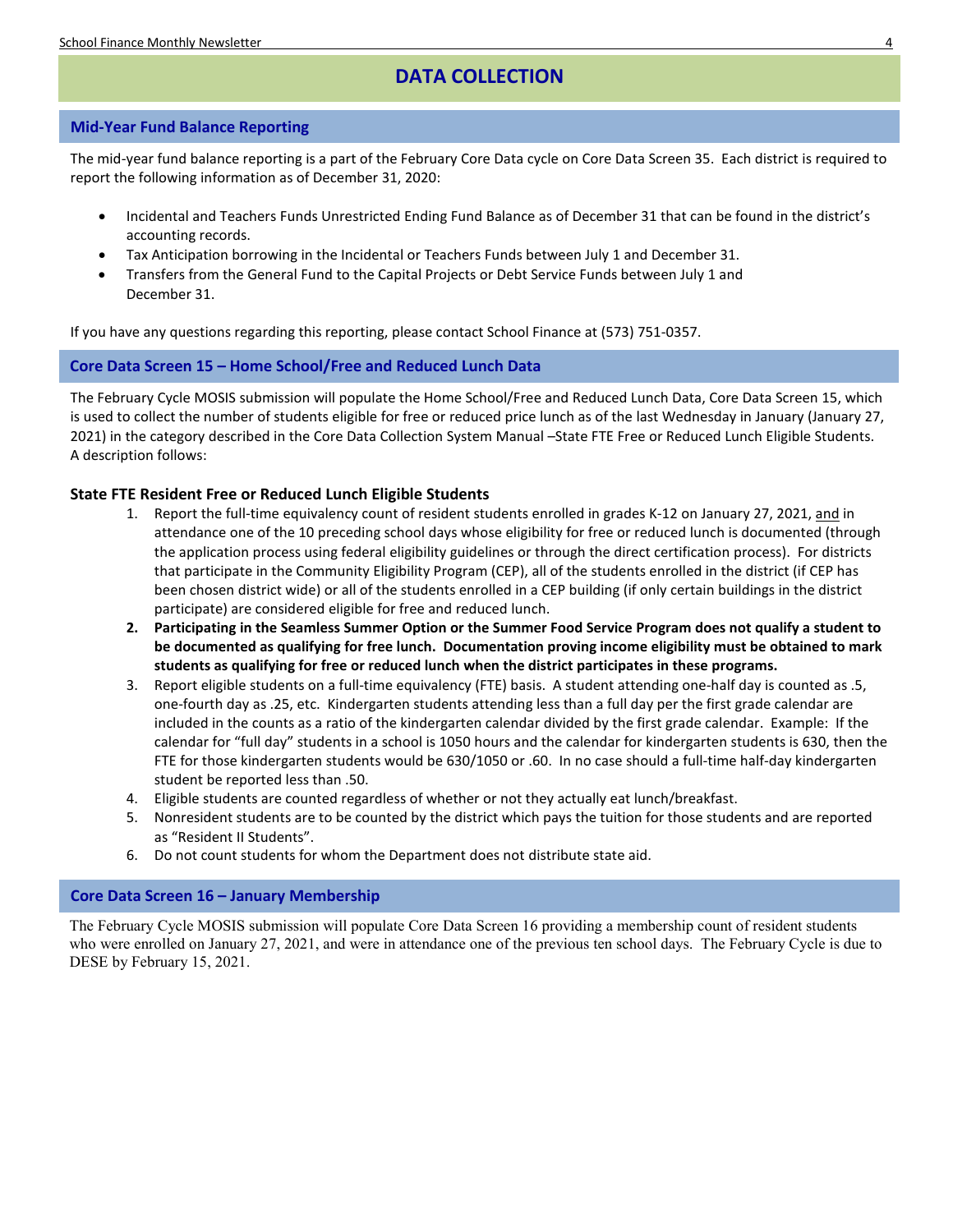# **OTHER IMPORTANT REMINDERS AND TOPICS OF INTEREST**

# <span id="page-4-0"></span>**Lengthening or Shortening the School Year and the Impact on Funding**

If a district or charter school changes the length of their school year, even if due to weather forgiveness, there is no impact on funding because it does not change the Average Daily Attendance (ADA). The ADA is calculated by taking the actual attendance hours of the students divided by the possible attendance hours of a student (the calendar). This will result in no more than a 1.0 ADA for a student who had perfect attendance.

ADA is only increased due to the following reasons:

- Enrollment increase
- Better attendance rate
- Qualified remedial hours
- Summer School ADA

# <span id="page-4-1"></span>**Non-Certificated Educators – Attendance Hours Adjustment**

Attendance hours for any educator without a valid teaching certificate will be disallowed for state aid payment purposes. State law requires all school district personnel who are responsible for working with students in an instructional or supervisory capacity during the school day to have a valid Missouri teaching certificate. This applies to in-school suspension teachers as well as those supervising study hall, recess, virtual courses taken in school, or other computer based instructional programs taken in school. A substitute certificate meets the requirement of a certificate when the employee is functioning as a substitute teacher in the absence of the teacher-of-record or is employed as the teacher-of-record.

A report is available on the Data Collection web application system which will identify educators within the district that do not have a valid certificate on file with the Department of Elementary and Secondary Education. To access this report in the Data Collection system, go to the left hand navigational tree and select Reports, then Special Reports, then Staff Certification.

The Department will prepare a list of educators meeting the following criteria:

- 1. did not hold a valid Missouri educator certificate for the Regular School year teaching assignment or;
- 2. has a certificate pending but did not initiate the required background check.

School districts notified they have an educator(s) that met the above criteria must provide School Improvement with the attendance hours by building and by grade for all students who were under the supervision of those educators since the educator did not have a valid certificate. These hours of attendance will be excluded from the total hours of attendance for the school year.

# <span id="page-4-2"></span>**Missouri Accountability Portal (MAP) – Debt Reporting**

Section 37.850, RSMo, requires school districts to report all bonded indebtedness and requires charter schools to report all debt. This information shall be supplied to Office of Administration (OA) for display on the State's Accountability Portal.

If a school district issues new bonds or a charter school enters into debt obligations, the new debts are required to be entered onto the portal within seven days of issuing a bond or incurring an obligation or debt per section 37.850, RSMo.

A user link for the portal is available on the main page located [here.](http://mapyourtaxes.mo.gov/MAP/Bonds/HomePage.aspx) In order to submit information, an entity will need to visit the portal website and obtain a secure user name and password. The user name and password can be created by selecting "create account" on the right hand side of the screen. Once credentials are granted, a user may enter the site to enter or update bond or debt information.

Most of the required fields on the reporting tool are self explanatory; however, there have been questions regarding a couple of the fields. The description of the revenue stream is generally something such as revenue generated from a levy that was established, Classroom Trust Fund revenue, or local revenue. This list is not an all inclusive list but provides a general idea as to what would seem to be an appropriate response. The description of the project would be a description as to what the project was, for example, a building project.

If you have questions regarding accessing the portal website, please contact OA at (573) 751-2971 or MAPBonds@oa.mo.gov. For questions regarding what debt should be entered on the portal please do not hesitate to contact School Finance at 573-751- 0357.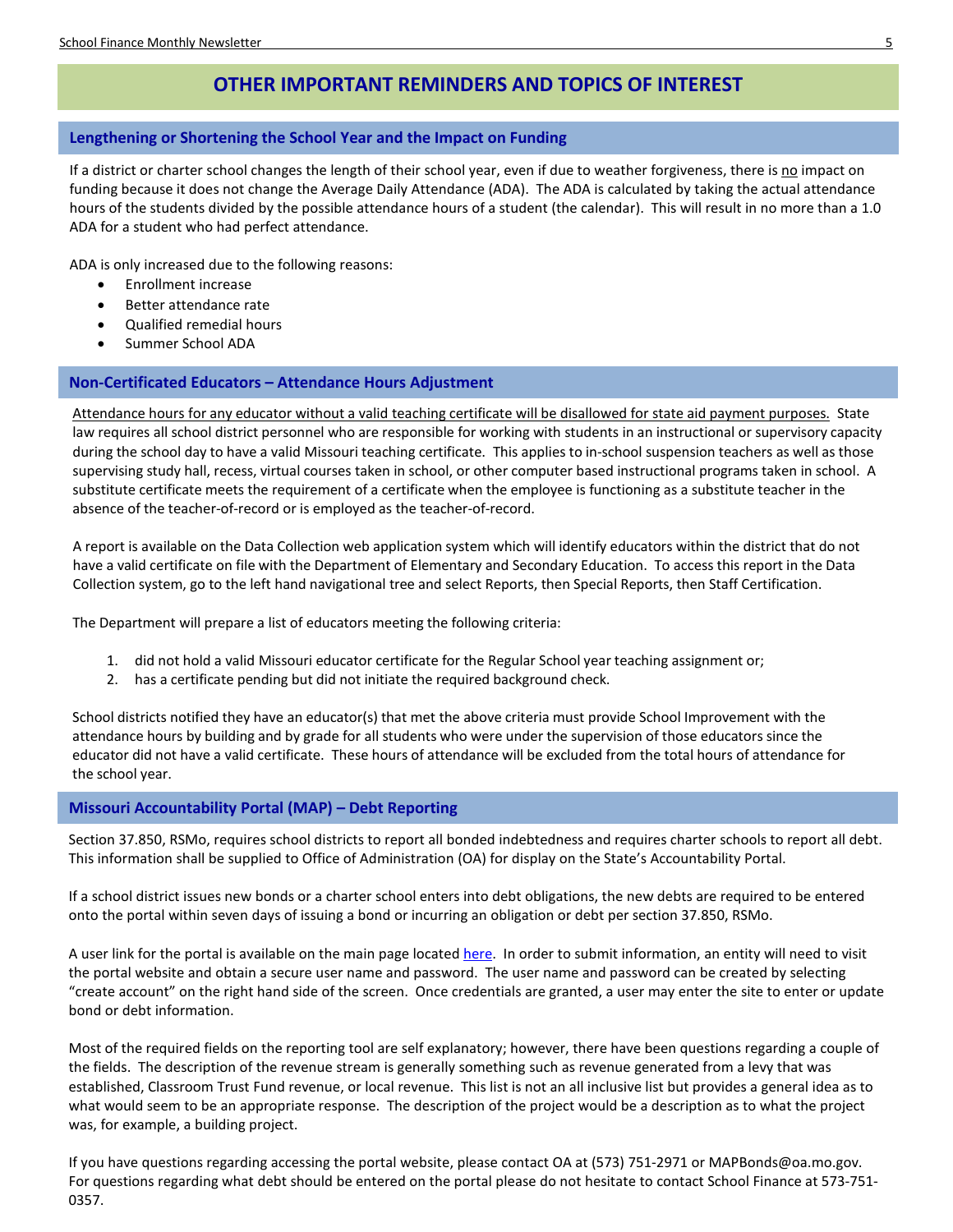### <span id="page-5-0"></span>**Fiscal Year 2020 Audit Submission**

As a reminder, any district or charter school that has **not** uploaded their signed board minutes and/or management letter from the auditor, (not the management representation letter) into the Tiered Monitoring System needs to do so as soon as possible.

# **STUDENT TRANSPORTATION**

### <span id="page-5-1"></span>**2020-21 State Transportation Aid Calculation**

The Fiscal Year 2020-21 state transportation aid calculation is available through the School Finance website. Select Monthly Financial Reports. Input County-District number. The Payment Transmittal is then displayed. Click on the revenue name "Transportation" on the Payment Transmittal to access the transportation aid calculation. The link to School Finance Monthly Financial Reports can be found [here.](http://dese.mo.gov/financial-admin-services/school-finance/financial-reports)

This is the fifth live state transportation calculation made for the current year. The calculation is based on 2019-20 school year data submitted by the district on the state transportation aid documents included in Part IV of the Annual Secretary of the Board Report (Application for State Transportation Aid, School Bus and Facility Depreciation Schedules).

The percent of reduction to the calculated entitlement computed for the February 2021 calculation follows. This reduction percentage represents the amount the entitlement exceeded the appropriation and will fluctuate from month to month as revisions are made to individual school district data. The percent of reduction and the A and B factors are also reflected on each district's Summary Transportation Report.

The percentage reduction and the A and B factors are as follows:

|               | <b>Reduction Factor</b> | A Factor | <b>B</b> Factor |
|---------------|-------------------------|----------|-----------------|
| February 2021 | 69.346228%              | 4.950451 | -1.373962       |

# <span id="page-5-2"></span>**Ridership List**

The second ridership list for the current school year should have been finalized on the second Wednesday of February (February 10, 2021). This list should be a compilation of the students' names that regularly ride the bus from the beginning of the second semester to the February count day and should identify which students are eligible for state transportation aid (those living one mile or more from school) and those ineligible for state transportation aid (those living less than one mile from school).

The ridership list should not be a listing of all students who are eligible or ineligible to ride the buses nor should it be a listing of only those students riding on the count day, but should be a listing of students regularly riding the buses. A student should ride the bus a minimum of once a week to be considered a regular rider.

# <span id="page-5-3"></span>**DOT CBD Notice**

Newly issued guidance from the US DOT Office of Drug and Alcohol Policy and Compliance (ODAPC) regarding use of "Cannabidiol" (CBD) products by commercial drivers, including school bus drivers can be found [here.](https://content.govdelivery.com/attachments/USDOT/2020/02/14/file_attachments/1379861/ODAPC%20CBD%20Notice.pdf)

<span id="page-5-4"></span>**Effective Date Extended to February 7, 2022 – NEW Federal Entry Level Driver Training (ELDT)**

A link to a document which details key points regarding the new Federal Entry Level Driver Training which is effective February 7, 2022, for your transportation department and any other entry level employees who are obtaining their CDL or making changes to their CDL can be foun[d here.](https://dese.mo.gov/sites/default/files/sf-EntryLevelDriverTraining-2019.pdf)